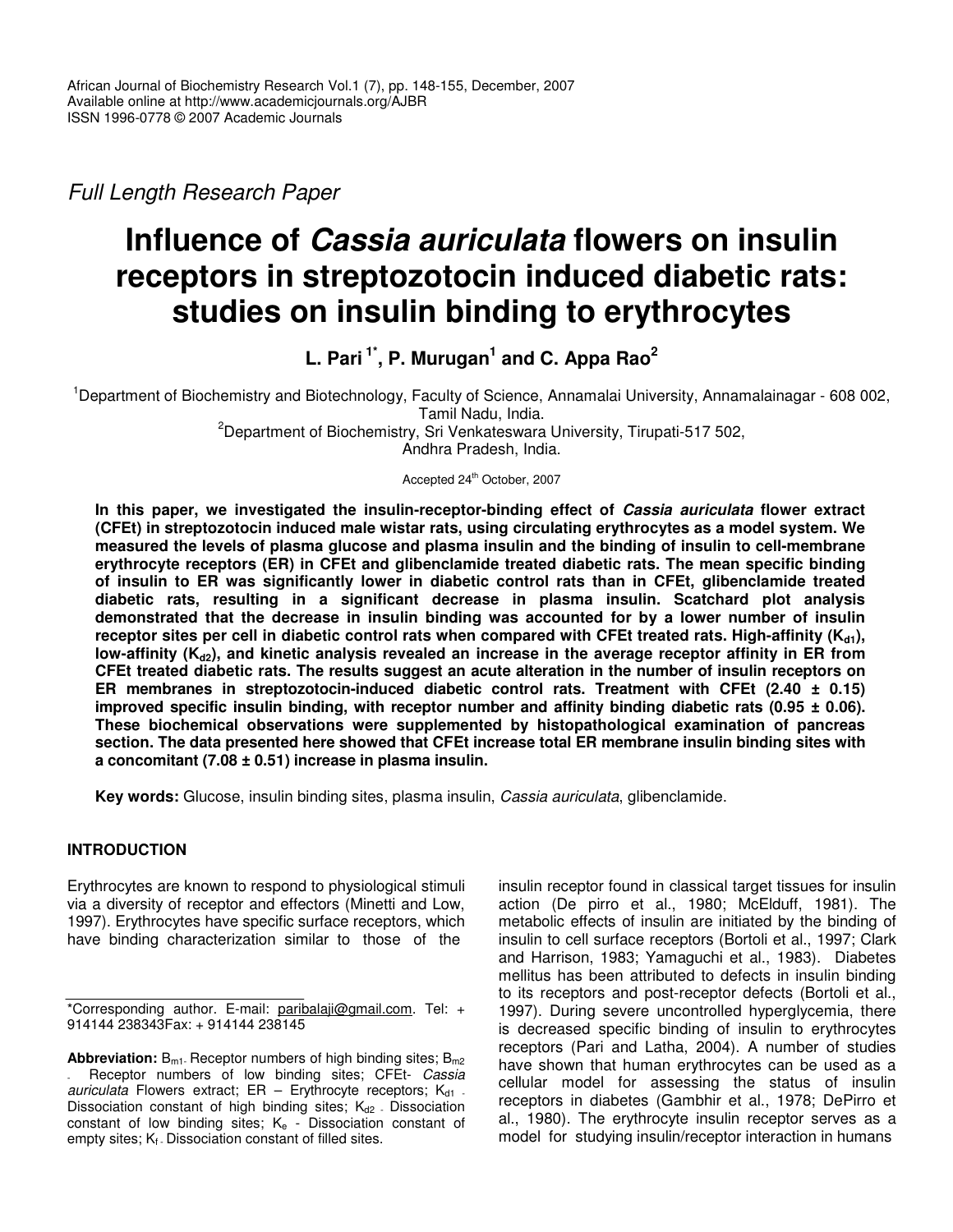(McElduff and Eastman, 1981; Ward and Harrison, 1986). Insulin resistance is a common pathological state in which target cells fail to respond to ordinary levels of circulating insulin (Kahn and Flier, 2000; Matthaei, 2000).

*Cassia auriculata L*. (Ceasalpiniaceae) is a shrub that has attractive yellow flowers, commonly used for the treatment of skin disorders and body odour. It is a native plant present in different parts of India. Indigenous people use various parts of the plant for diabetes mellitus. It is widely used in ayurvedic medicine as a "Kalpa drug" which contains five parts of the shrub (roots, leaves, flowers, bark and unripe fruits) which are taken in equal quantity, dried and then powdered to give "Avarai Panchaga Choornam", for the control of sugar levels and reduction of symptoms such as polyuria and thirst in diabetes (Brahmachari and Augusti, 1961). A literature survey showed that a decoction of leaves, flowers, and seeds of the *C. auriculata* mediate an antidiabetic effect (Shrotri and Aiman, 1960). Thus, the available reports show that very little work has been done with respect to *C. auriculata* flowers, other than its hypoglycemic effects.

We have already reported the antiperoxidative effect of aqueous extract of *C. auriculata* flowers (CFEt) in diabetic rats (Pari and Latha, 2002). In our lab, we found that CFEt improves plasma insulin, decrease glucose levels, scavenging free radical and also antioxidant activity in diabetic rats (Latha and Pari, 2003). CFEt reverses the changes in the levels of antihyperlipidemic effect (Pari and Latha, 2002). The effects produced were compared with glibenclamide, a reference drug.

However studies on the effects of CFEt on insulin receptor in streptozotocin diabetic rats have not been studied to the best of our knowledge. To better understand how CFEt produces antihyperglycemic effect, we have analyzed the effect of CFEt on insulin binding sites of erythrocytes in diabetic rats.

## **MATERIALS AND METHODS**

#### **Animals**

All the experiments were carried out with male Wistar rats aged seven to eight weeks (180 - 200 g), obtained from the Central Animal House, Rajah Muthiah Medical College, Annamalai University, India. The animals were housed in polypropylene cages and provided with water and standard pellet diet (Karnataka Agro Food Corporation Limited, Bangalore, India) *ad libitum*. The animals used in the present study were approved by the ethical committee, Annamalai University.

## **Chemicals**

Streptozotocin was obtained from Himedia Laboratory Limited, Mumbai, India. All other reagents used were of analytical grade.

## **Plant material**

*C. auriculata* flowers were collected freshly from Neyveli, Cuddalore

District, Tamil Nadu, India. The plant was identified and authenticcated at the Herbarium of Botany Directorate in Annamalai University. A voucher specimen (No.231) was deposited in the Botany Department of Annamalai University.

## **Preparation of plant extract**

Five hundred g of *C. auriculata* flowers were extracted with 1,500 ml of water by the method of continuous hot extraction at 60ºC for 6 h and evaporated (Jain, 1968). The residual extract was dissolved in water and used in the study.

#### **Induction of experimental diabetes**

A freshly prepared solution of streptozotocin (45 mg/kg intraperitoneally) in 0.1 M citrate buffer, pH 4.5 was injected intraperitoneally in a volume of 1 ml/kg body weight. After 48 h of streptozotocin administration, rats with moderate diabetes having glycosuira and hyperglycaemia (that is, with a blood glucose of 200 - 300 mg/dl) were taken for the experiment (Siddique, 1987).

#### **Experimental procedure**

In the experiment, a total of 36 rats (30 diabetic surviving rats, six normal rats) were used. The rats were divided into six groups of six rats each. Group 1-Normal untreated rats. Group 2- Diabetic control rats given 1 ml of aqueous solution daily using an intragastric tube for 45 days. Group 3 - Diabetic rats given CFEt (450 g/kg body weight) in 1 ml of aqueous solution daily using an intragastric tube for 45 days. Group 4 - Diabetic rats given glibenclamide (600 µg/ kg body weight) in 1 ml of aqueous solution daily using an intragastric tube for 45days.

At the end of 45 days, all the rats were killed by decapitation after inducing anaesthesia (Pentobarbitone sodium, (60 mg/kg body weight). Blood was collected in tubes containing potassium oxalate and sodium fluoride solution for the estimation of blood glucose and plasma was separated for assay of insulin.

#### **Measurement of blood glucose and plasma insulin**

Blood glucose was estimated colorimetrically using commercial diagnostic kits (Sigma Diagnostics (I) Pvt Ltd, Baroda, India) (Lott and Turner, 1975). Plasma insulin was assayed by ELISA using a Boehringer-Mannheim kit with an ES300 Boehringer analyzer (Mannheim, Germany).

## **Preparation of purified erythrocytes**

The erythrocytes were separated using a Percoll density gradient. Mononuclear leucocytes were separated from the erythrocytes by the use of Pasteur pipettes. The erythrocytes receptor assay was performed according to a modification of the method by Ghambir et al. (1978). The erythrocytes were washed three times by centrifugation  $(4^{\circ}C, 400 \times g)$  in 10 ml of buffer G containing (in mmol/L), tris (hydroxymethyl) methylamine, 50; 4-(2-hydroxyethyl)-1-peperazine ethanesulfonic acid, 50;  $MgCl<sub>2</sub>.6H<sub>2</sub>O$ , 10; CaCl<sub>2</sub>, 10; ethylenedia-minetetraacetic acid (EDTA), 1% human serum albumin, (pH 7.8) for 10 min. On each occasion, the supernatant was removed and the cells re-suspended in buffer G, and respun. After the final wash of the cells, the supernatant was removed and the cells were left in 4 ml of buffer G containing 1% human serum albumin. This suspension contained  $4 - 6 \times 10^9$ cells/ml.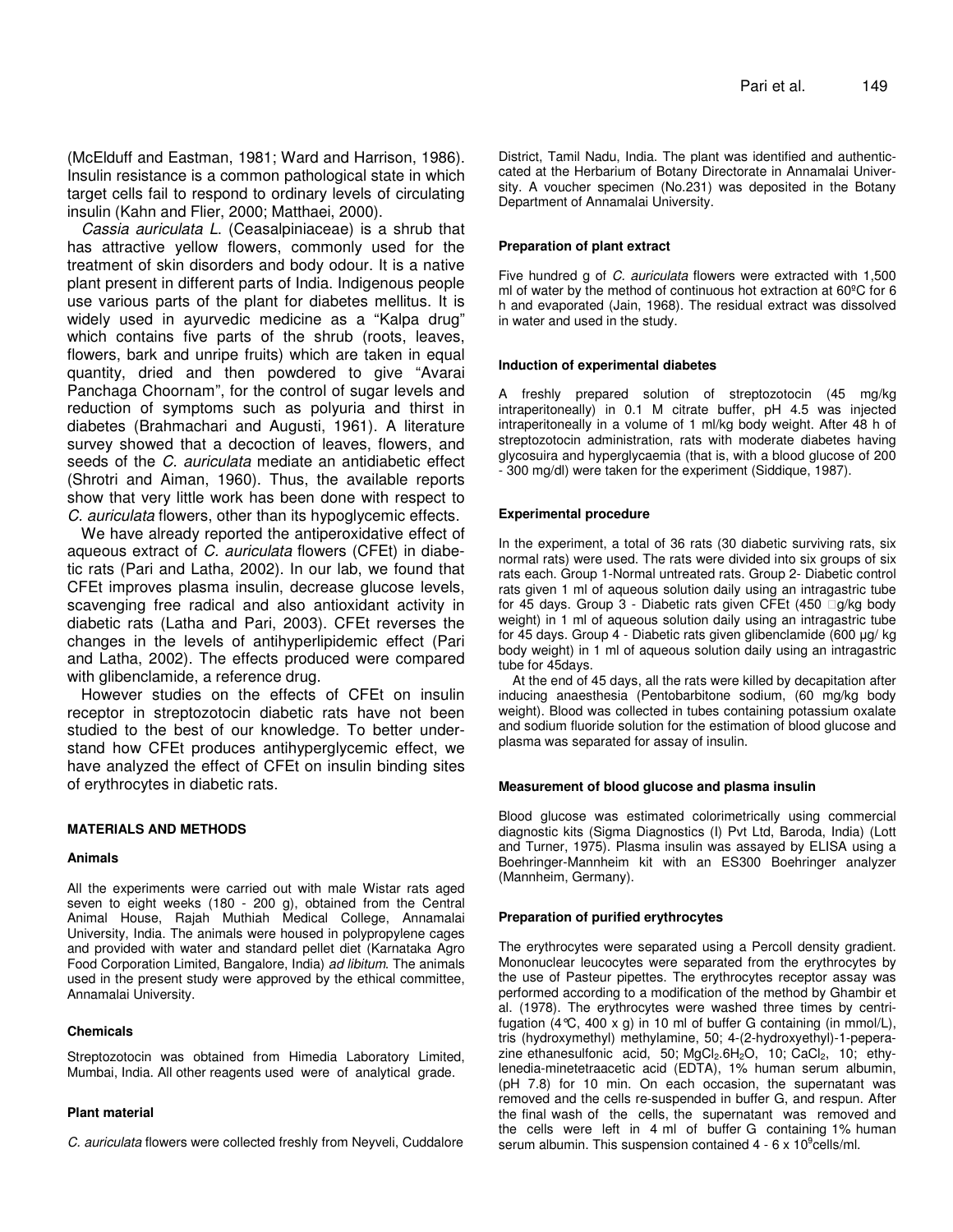

**Figure 1.** Effect of CFEt on the levels of plasma glucose and plasma insulin in normal and experimental rats. Values are given as mean  $\pm$  S.D for 6 rats in each group.

Values not sharing a common superscript letter differ significantly at p<0.05 (DMRT).

## **Binding of 125- I to erythrocytes cells**

Erythrocytes (4.5 x 10<sup>9</sup> cells/ml) were incubated at 15°C with  $125$ -I insulin (40 pg in 25 l) with or without varying amounts of unlabelled insulin (0 to 0.5x10<sup>5</sup> ng) in a total volume of 0.5 ml. After 2.5 h of incubation, duplicate samples were placed in pre-chilled microfuge tubes along with the buffer and dibutylphthalate. Cell bound and free insulin were separated by centrifugation at 7000 g at 4°C for 10 min. The radioactivity in the cell pellet and supernatant was determined in a gamma counter (ECIL, Hyderabad). The data was analyzed by Scatchard analysis (Scatchard, 1949). The recaptor affinity and receptor numbers were derived for the physiological range of insulin i.e. between 0.1 and 100 ng/ml. Specific insulin binding (SB) was calculated as the percentage of radioactive insulin bound by 4 x  $10^9$  for erythrocytes. Non-specific binding is defined as the amount of radioactive insulin that remains bound in the presence of 10<sup>5</sup> ng/ml of unlabelled porcine insulin. All binding data were corrected for the non-specific binding to represent specific cell binding for purposes of comparison.

Competitive binding curves were obtained for each erythrocyte suspension. From these curves, the insulin receptor affinity and number of the receptor sites were determined by the Scatchard analysis.

#### **Cell binding analysis**

The results of the binding studies are presented in three ways: (1) the percentage binding of <sup>125-</sup>I- insulin as a function of the total insulin concentration (competitive curve), (De pirro *et al* 1980) the bound-free insulin ratio plotted as a function of the bound insulin (Scatchard plot) and, (McElduff and Eastman, 1981) the average affinity profile. The total binding capacity or concentration of the binding sites was derived from the point where the linear extrapolation of the curve intercepts the horizontal axis and this was

used to calculate the number of receptor sites per cell (Scatchard, 1949).

Experimental data suggest that the insulin receptor consists of two binding sites that undergo negatively co-operative site-site interactions such that the affinity of the receptors for insulin is inversely related to the receptor occupancy.

#### **Histopathological study**

The pancreas samples fixed for 48 h in 10% formal-saline were dehydrated by passing successfully in different mixture of ethyl alcohol – water, cleaned in xylene and embedded in paraffin. Sections of pancreas (4 - 5 m thick) were prepared and then stained with hematoxylin and eosin dye, which mounted in neutral deparaffinated xylene (DPX) medium for microscopic observations.

#### **Statistical analysis**

All data were expressed as mean  $\pm$  S.D of number of experiments. The statistical significance was evaluated by one-way analysis of variance (ANOVA) using SPSS version 7.5 (SPSS, Cary, NC, USA) and the individual comparison were obtained by Duncans' Multiple Range Test (DMRT) (Duncan, 1957). A value of p<0.05 was considered to indicate a significant difference between groups. The data on insulin binding studies were analyzed by competition curve, scatchard plot and average affinity profiles. All values are expressed as Mean  $\pm$  SD.

# **RESULTS**

## **Effect of CFEt on plasma glucose and plasma insulin**

Figure 1 shows the level of plasma glucose and plasma insulin of different experimental groups. The diabetic control rats showed a significant increase in the level of plasma glucose with significant decrease in the level of plasma insulin. Oral administration of CFEt and glibenclamide to diabetic rats significantly reversed the above biochemical changes.

# **Competitive binding curves on the binding of insulin to its receptor on erythrocytes**

Figure 2 summarizes the ability of non-radioactive insulin to competitively inhibit the binding of <sup>125</sup>I-insulin to the insulin receptor on the cell membranes of erythrocytes in rats treated with diabetic, CFEt and glibenclamide.

Comparison of the plots showed that the insulin recaptor on the cell membranes of erythrocytes from rats treated with diabetic control bound significantly less <sup>125</sup>l-insulin than did cells from CFEt and glibenclamide treated diabetic rats at the same unlabelled insulin concentrations.

The percentage <sup>125</sup>I-insulin bound to the insulin recaptor on the cell membrane of erythrocytes from diabetic rats was significantly lower than the percentage bound to those of CFEt and glibenclamide treated diabetic rats at very low unlabelled insulin concentrations (0 and 1 ng/ml). Comparison of the competitive curves of the percentage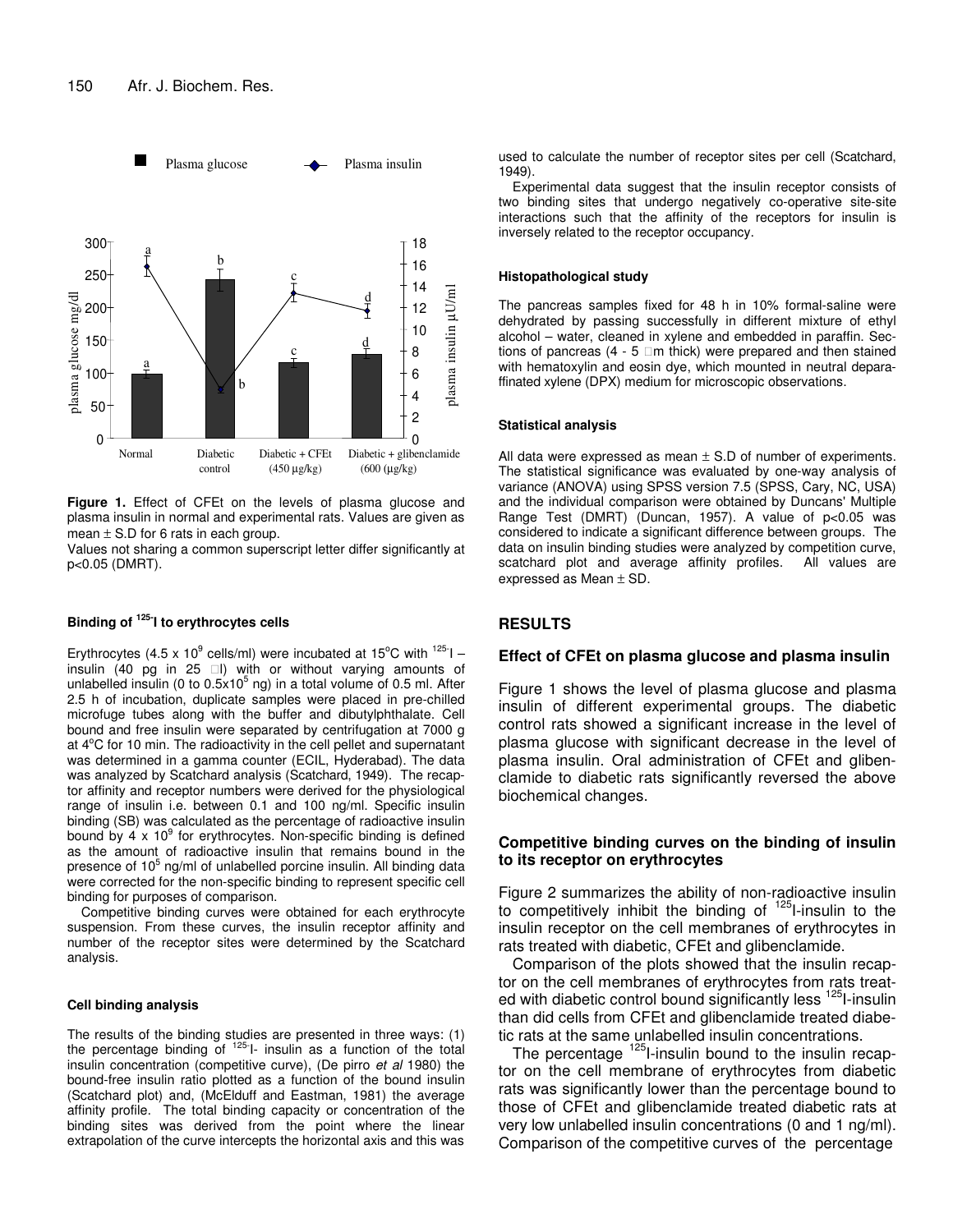

**Figure 2.** Competitive binding curves showing the effect of CFEt and glibenclamide in diabetic rats on the binding of insulin to its receptor on erythrocytes. Percentage of <sup>125</sup>I-insulin bound is plotted as a function of the unlabelled insulin concentration.

of <sup>125</sup>I-insulin bound to the insulin receptor on erythrocytes of diabetic, CFEt and glibenclamide treated diabetic rats showed slopes that decreased steadily at an unlabelled insulin concentration of 6 ng/ml.

# **Bound / free ratio**

The bound/free (B/F) ratio of the labelled hormone is expressed as a function of the bound hormone, yielding a Scatchard Plot for erythrocytes (Figure 3). Curvilinear plots were obtained for the diabetic, CFEt and glibenclamide rats. A greater B/F implies more bound hormone than free. Comparison of the plots showed that the insulin receptor on the cell membranes of erythrocytes from CFEt and glibenclamide treated diabetic rats had maximum B/F compared with diabetic rats.

# **Scatchard analysis of affinity profile and receptor binding sites in erythrocytes**

To analyze the above changes in affinity more precisely, we calculated  $\mathsf{K}_{\mathsf{d}},\;\mathsf{K}_{\mathsf{e}}$  and  $\mathsf{K}_{\mathsf{f}}.$  'Dissociation constants of high-binding sites'  $(K_{d1})$  were significantly decreased in diabetic rats and increased in diabetic rats treated with CFEt and glibenclamide. 'Receptor numbers'  $(B<sub>m1</sub>)$  for  $K<sub>d1</sub>$ was maximum in rats treated with CFEt and glibenclamide when compared with diabetic rats. Further 'Dissociation constants of low binding sites'  $(K_{d2})$  analysis (Table 1) showed a significantly decreased affinity in erythrocytes from diabetic rats and significantly increased affinity in rats treated with CFEt and glibenclamide.

Similarly, 'Receptor numbers'  $(B<sub>m2</sub>)$  (Table 1) were also



**Figure 3.** Scatchard plot showing the effect of CFEt on the binding of insulin to its receptor on erythrocytes of normal and experimental rats. Bound/Free ratio is plotted as a function of the insulin bound B/Bo. Di a- Diabetic control.

decreased in diabetic rats whereas CFEt and glibenclamide administration significantly increased the  $B<sub>m2</sub>$ . Analysis of the data shows that erythrocytes from rats treated with CFEt and glibenclamide had an 'empty site' affinity  $(K_e)$ , which began to decrease with increasing occupancy of the receptor sites by <sup>125</sup>I-insulin; the average receptor affinity progressively decreased to the 'filled site affinity'  $(K<sub>f</sub>)$  (Table 1).

# **Histopathological changes**

Pathological changes of pancreas (Figure 4) include parenchymal inflammation (Figure b) and atrophy of cells and vascular degenerative changes in the islets (Figure c) in diabetic control rats. The pathological changes were reduced in rats treated with CFEt (Figure d) and glibenclamide (Figure e).

# **DISCUSSION**

Insulin receptors have been demonstrated in cells of a large variety of tissues from different animal species. It has been shown that binding of insulin receptors in different tissues is heterogeneous, which may be due to a multiple class of receptors, to negatively co-operate between receptors or combination of both (Ward and Harrison, 1986). Insulin binding to receptors is the first event in insulin action and this first step represents a major control point for insulin effects *in vivo*. Insulin bind-ing to receptors is not a fixed biologic process but rather is subjected to modulation by alterations in either recap-tor or affinity (DePirro et al., 1980). Many studies have shown decreased insulin binding in diabetes mellitus (Olefsky and Kolterman, 1981; Kolterman et al., 1981). In the present study, the number of insulin binding sites decreased in diabetic rats, whereas CFEt increased the number of bind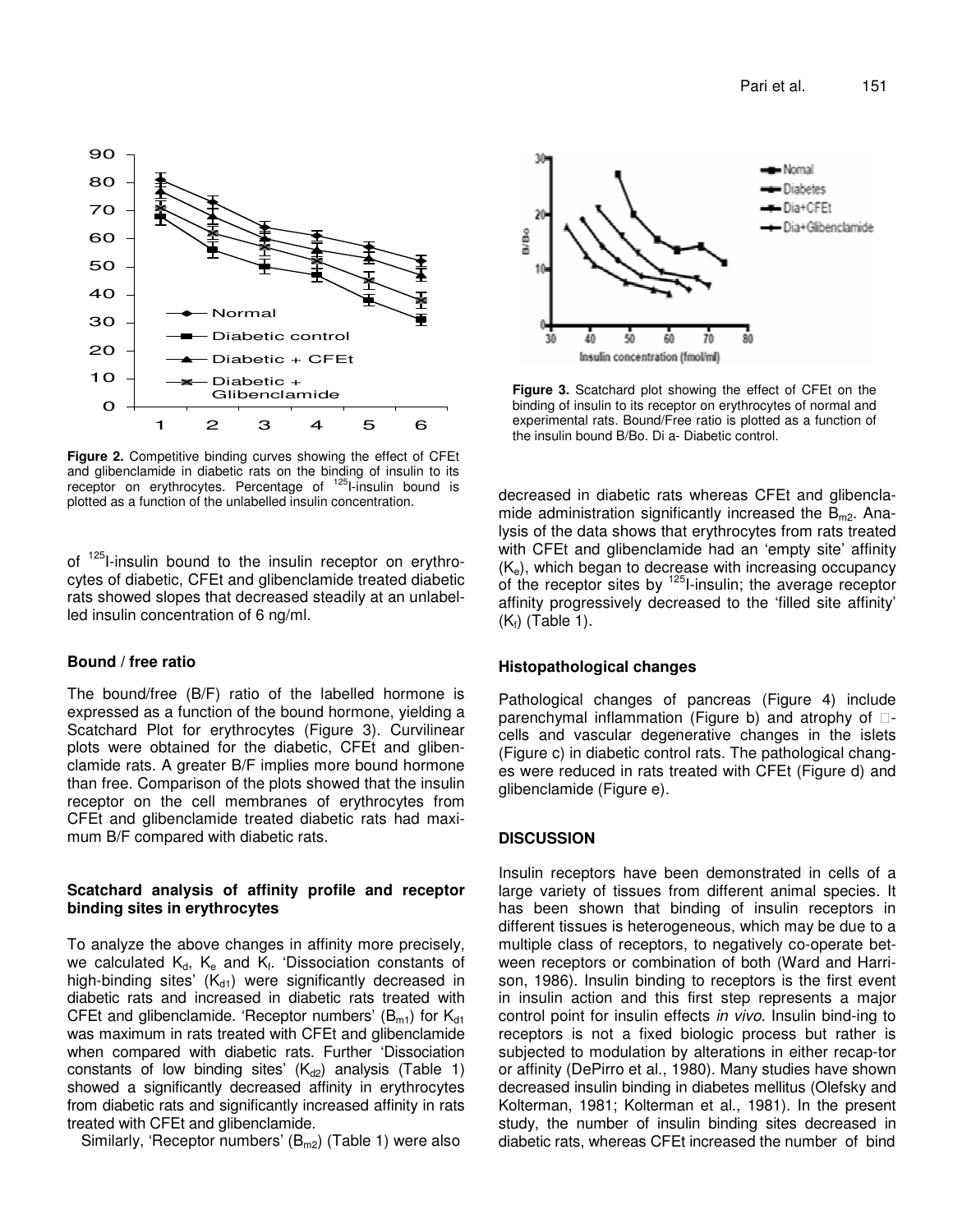| <b>Groups</b>                                                                                            | <b>Normal</b>                 | <b>Diabetic</b><br>control    | Diabetic + CFEt (450<br>$\mu$ g/kg) | <b>Diabetic</b><br>Glibenclamide<br>$(600 (\mu g/kg))$ |
|----------------------------------------------------------------------------------------------------------|-------------------------------|-------------------------------|-------------------------------------|--------------------------------------------------------|
| Dissociation constant of high affinity<br>binding sites $(K_{d1})$ [x10 <sup>-10</sup> M <sup>-1</sup> ] | $3.28 \pm 0.19^a$             | $0.95 \pm 0.06^b$             | $2.40 \pm 0.15$ <sup>c</sup>        | $2.15 \pm 0.11^d$                                      |
| Dissociation constant of low affinity<br>binding sites $(K_{d2})$ [x10 <sup>-8</sup> M <sup>-1</sup> ]   | $25.42 + 1.51^a$              | 6.49 $\pm$ 0.45 $^{\circ}$    | $12.65 \pm 0.78$ <sup>c</sup>       | 15.64 $\pm$ 0.84 $^{\circ}$                            |
| Number of high affinity binding sites<br>$(B_{m1})$ [f mol/mg]                                           | 54.98 $\pm$ 3.27 <sup>a</sup> | $12.48 \pm 0.86^b$            | $34.49 \pm 2.21$ °                  | $30.50 \pm 1.66^{\circ}$                               |
| Number of low affinity binding<br>sites $(B_{m2})$ [f mol/mg]                                            | 119.04 $\pm$ 7.07 $^{\circ}$  | 65.39 $\pm$ 4.49 <sup>b</sup> | 98.83±6.28°                         | 92.01 $\pm$ 5.01 $^{\circ}$                            |
| Affinity constant for empty receptors<br>$(K_e)$ [x10 <sup>-8</sup> M <sup>-1</sup> ]                    | $16.54 \pm 0.98^a$            | $5.37 \pm 0.37^b$             | $7.91 \pm 0.50$ <sup>c</sup>        | $7.68 \pm 0.42^\circ$                                  |
| Affinity constant for filled receptors (Kf)<br>) $[x10^{-7} M^{-1}]$                                     | $3.70 \pm 0.18^a$             | $0.84 \pm 0.04^b$             | 1.82 $\pm$ 0.11 $\degree$           | $2.20 \pm 0.11$ <sup>d</sup>                           |

**Table 1.** Effect of CFEt and glibenclamide on  $K_{d1}$ ,  $K_{d2}$ ,  $K_{e}$ ,  $K_{f}$ ,  $B_{m1}$  and  $B_{m2}$  in erythrocytes of control and experimental rats.

Values are means  $\pm$  SD for 6 rats in each group.  $\mathrm{a}^\mathrm{bod}$  With in columns, means with different superscript letters differ significantly at  $\mathrm{p}$  < 0.05 (DMRT).



**Figure 4a.** Normal rat pancreas: H&E x 20. Pancreas showing in islets.



**Figure 4b.** Diabetic control rat pancreas: H & E x 20. Parenchymal inflammation

binding sites. This treatment significantly decreases plasma glucose and increases plasma insulin level. In the present study, the number of insulin binding sites decreased in diabetic rats, whereas CFEt increased the number of binding sites. Hyperglycemia caused a significant reduction in the receptors of erythrocytes and insulin target tissues. In the present investigation, treatment with CFEt and glibenclamide showed significant antihyperglycemic activity. This is probably indicative of efficacy of the drugs. In addition, despite that the CFEt stimulate insulin secretion and glibenclamide sensitizes the receptors, we have also shown that diabetic rats treated with CFEt increased the number of insulin binding sites (Latha and Pari, 2003). Using erythrocytes as the study tool, we have shown a decreased specific binding of insulin to erythrocyte insulin receptors in the diabetic rats. This phenomenon appears to be not only due to a significant decrease in the receptor concentration per cell but also to a marginal decrease in the affinity of the receptor. As insulin levels decreases in diabetic rats, insulin binding to to its erythrocyte receptors also decreases (Olefsky and and Reaven, 1976; Sukhinder and Clandinin, 2001).

The data shown in Table 1 clearly demonstrate that insulin binding decreased at lower non-radioactive insulin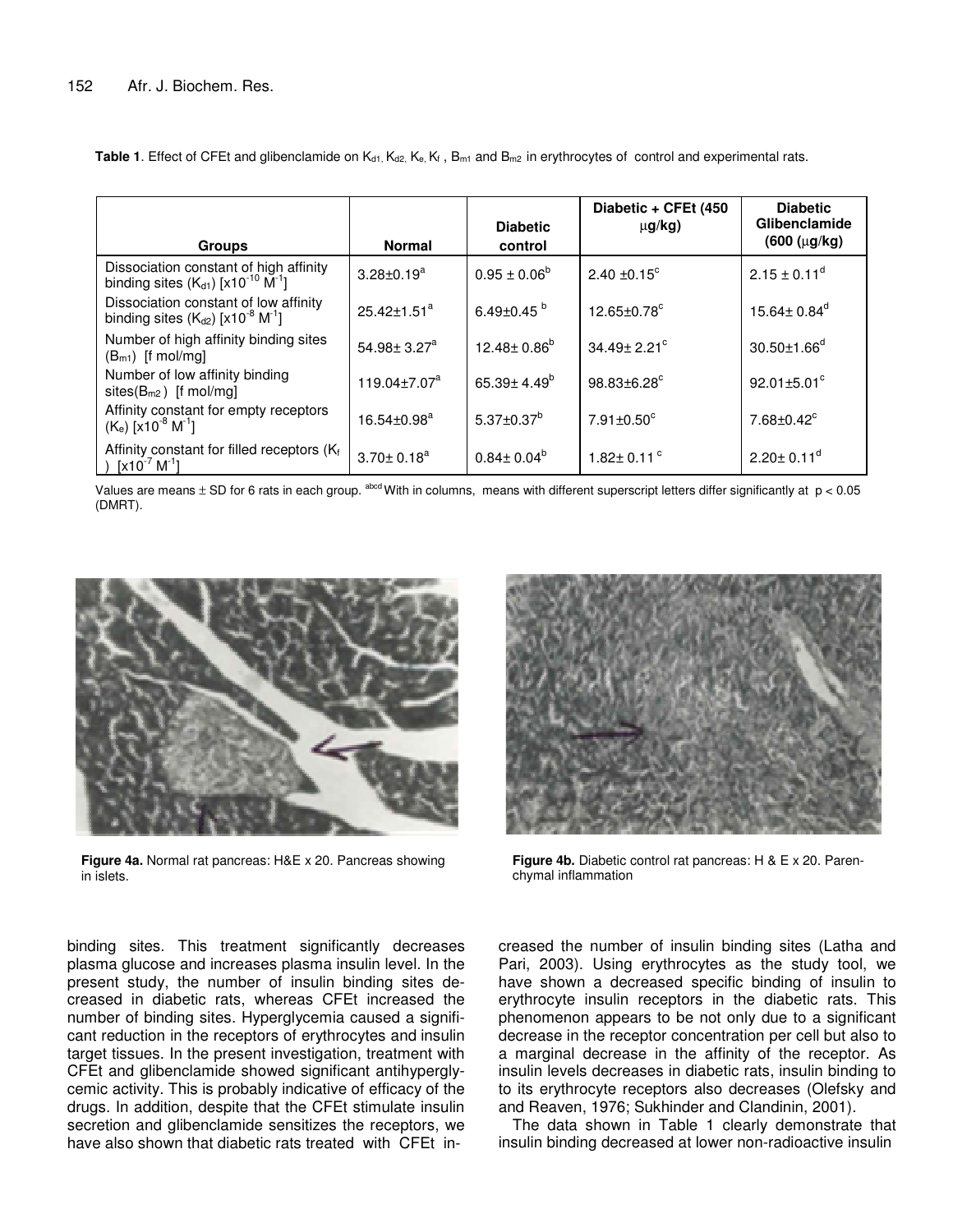

**Figure 4c.** Diabetic rats pancreas: H & E x 20. Atrophy of βcells and vascular degenerative changes in the islets



**Figure 4d.** Diabetic + CFEt rat pancreas: H&E x 20. Near normal appearance of islets



**Figure 4e.** Diabetic + Glibenclamide rat pancreas H&E x 20. Fatty infiltration in islet and shrinkage

concentrations, but the curves converge at the higher non-radioactive insulin levels, this pattern suggests a

change in receptor affinity. The decrease in insulin binding attributed to a decrease in receptor affinity was confirmed by the decrease in the average affinity (K) for erythrocytes.

To investigate whether the decrease in insulin binding could be attributed to a decrease in the number of recaptor sites per cell, we used a Scatchard plot to analyze the data. Using this method of analysis, the x-intercept represents the number of insulin receptor sites per cell. The calculations revealed that a decrease in the number of receptor sites per erythrocyte in diabetic control rats compared with CFEt and glibenclamide treated rats. Therefore, in type 2 diabetic conditions the decrease in insulin binding due to defect in insulin secretion and its receptor could result in a decrease in the number of receptor sites per cell.

The co-operative interactions among receptor sites can be explained in terms of a "negative co-operativity" model. Negative co-operativity is a frequent occurrence in hormone-receptor systems with site-site interactions, resulting in a decrease in the apparent affinity of receptor for insulin when fractional saturation of the receptor increases. According to this model and a calculation of the number of receptor sites using Scatchard analysis, the decreased insulin binding observed is primarily due to a decrease in the number of receptor sites. The results suggest that the lower number of receptor sites per cell in diabetic rats could be the result of primary alteration in the receptor or might be secondary to some other alterations in the integrity of the membrane (Slater, 1984). Such changes in membrane integrity could be responsible for the decreased number of receptor site per cell. The resulting membrane dysfunction can impair transport of glucose across the cell membrane, which leads to the observed hyperglycemia.

The contributing effect of any alteration in receptor affinity was evaluated by average affinity. The significant decrease in the empty site affinity for erythrocyte sup-ports the concept of alterations in both receptor affinity and receptor sites, each contributing to decreased insulin binding. Some of the insulin receptors on the cell membranes of erythrocytes from diabetic rats can be affected by the cytotoxic effect of streptozotocin and become desensitized as the consequence of increased glucose concentration. Desensitization is associated with a total lack of insulin effect despite remaining insulin receptors. Several possibilities exist to explain the mechanism of changing receptor affinity and desensitization. Primarily, fluidity may be an important factor in the modulation of insulin binding and action. Further, the insulin receptor may be covalently associated with another protein that modulates receptor affinity. It is therefore, a possibility that over production of free radicals due to lipid peroxidetion may alter the interaction of insulin with its receptors, thus affecting the ability of insulin to differentially regulate its receptor and this regulator protein (Harmon et al.,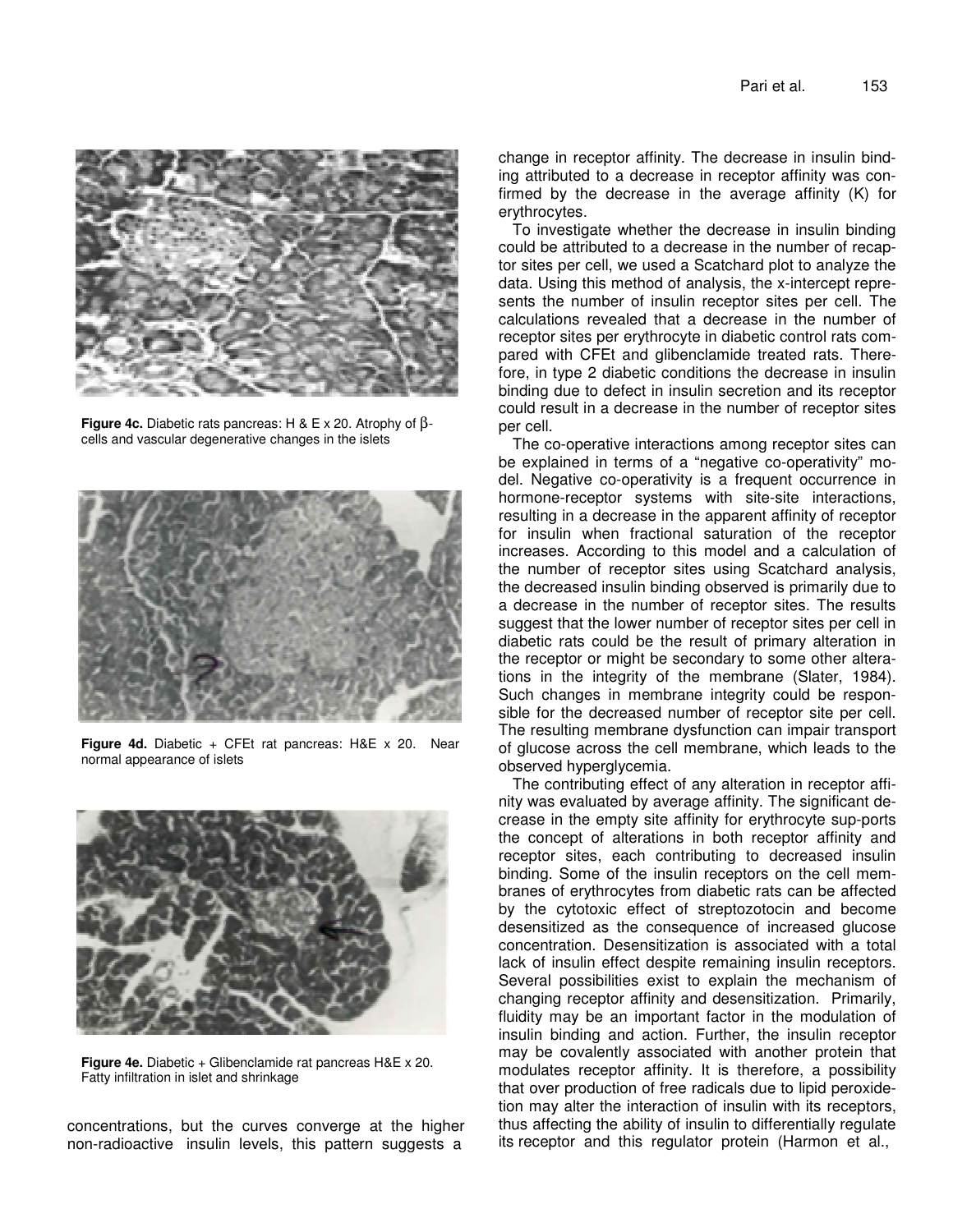1980). Free radicals especially increased generation of NO in diabetic state may also affect the formation of the insulin receptor complex. Another possibility is that the receptor undergoes post-translational modification that alters binding and signal transmission properties (Kasuga et al., 1982). The post-translational modification could involve a change in the redox state of the receptor. The insulin receptor is composed of major subunits linked by disulfide bonds to various oligomeric forms. Reduction of the oxidized forms of the receptors could modify the affinity of insulin (Massague and Czech, 1982).

The advantage of using circulating erythrocytes for investigating the receptor status in human and animals is that they are more easily accessible than cells of primary insulin target organs, such as adipocytes and muscles (Okada, 1981; Tomasevic et al., 2003). The present study suggests that CFEt stimulates insulin secretion and glibenclamide sensitizes the receptors, due to increase in the binding of insulin to its receptors. Oral hypoglycemic agents have been reported to improve the insulin recaptor status (Ragoobirsingh et al., 1990; Proks et al., 2002; Patane et al., 2000). In our study, the administration of CFEt and glibenclamide increased the insulin binding to isolated erythrocyte insulin receptors.

In our study, histopathological observation in diabetic control parenchymal inflammation and atrophy of -cells and vascular degenerative changes in the islets in pancreas. The reaction is provoked by the increased production of highly reactive intermediates of streptozotocin, which are normally detoxified by endogenous GSH but when present in excess, can deplete GSH stores, allowing the reactive intermediate to react with and destroy pancreatic cells (Blum and Fridovich, 1985).

The above pathological changes were reduced in diabetic rats treated with CFEt and glibenclamide.

The histological evidence of diabetic control rats suggest that structural alte-rations at the end of 45 days are due to streptozotocin-induced free radical generation quite early in diabetes.

Thus in addition to blood glucose lowering effect, histopathoogical observations also supports the notion that CFEt at 450 µg/kg-body weight produced significant antihyperglycemic activity by protecting the erythrocyte against streptozotocin action.

In conclusion, the present study showed that oral treatment with the CFEt and glibenclamide improved the erythrocyte membrane insulin binding sites with concomitant increase of plasma insulin.

The molecular basis for each event that occurs after the binding of insulin to its receptor remains to be examined.

## **REFERENCES**

Bortoli S, Amessou M, Collinet M, Desbuquois B, Lopez S (1997). Vanadate, but not insulin, inhibits insulin receptor gene expression in

rat hepatoma cells. Endocrinology 138: 4821-4829.

- Brahmachari HB, Augusti KT (1961). Hypoglycaemic agents from indigenous plants. J. Pharm. Pharmacol. 13: 381-385.
- Clark S, Harrison LC (1983). Disulfide exchange between insulin and its receptor. A possible post-binding step in insulin action. J. Biol. Chem. 258: 11434-11437.
- De pirro R, Rucco A, Lauro R (1980). Erythrocyte insulin receptors in non-insulin dependent diabetes mellitus. Diabetes 29: 96-99.
- Duncan BD (1957). Multiple range tests for correlated and heteroscedastic means. Biometrics 13: 359-364.
- Gambhir KK, Archer JA, Bradley CJ (1978). Characteristics of human erythrocyte insulin receptors. Diabetes 27: 701-708.
- Harmon JT, Kahn CR, Kempner ES, Schlegel W (1980). Characterization of the insulin receptor in its membrane environment by radiation inactivation. J. Biol. Chem. 255: 3412-3419.
- Jain SR (1968). Hypoglycaemic principle in the *Musa sapientum* and its isolationm. Planta Medica 1: 43-47.
- Kahn SE (2001). The importance of  $\beta$ -cell failure in the development and progression of type 2 diabetes. J. Clin. Endocrinol. Metab. 86: 4047-4058.
- Kasuga M, Zick Y, Blithe DL, Crettaz M, Kahn CR. Insulin stimulates tyrosine phosphorylation of the insulin receptor in a cell-free system. Nature 298: 667-669.
- Kolterman OG, Gray RS, Griffin J, Burstein J, Sinse J, Scarlett JA, Olefsky JM (1982). Receptor and post-receptor defects contribute to the insulin resistance in non-insulin dependent diabetes mellitus. J. Clin. Invest. 68: 957-969.
- Latha M, Pari L (2003). Preventive effects of *Cassia auriculata* L. flowers on brain lipid peroxidation in rats treated with streptozotocin. Mol. Cell. Biochem. 243: 23-28.
- Lott JA, Turner K (1975). Evaluation of trinder's glucose oxidase method for measuring glucose in serum and urine. Clin. Chem. 21/12: 1754-1760.
- Massague J, Czech MP (1982). Role of disulfides in the subunit structure of the insulin receptor. Reduction of class I disulfides does not impair transmembrane signalling. J. Biol. Chem. 257: 6729-6738.
- Matthaei S (2000). Pathophysiology and pharmacological treatment of insulin resistance. Endocrin. Rev. 21: 585-618.
- McElduff A, Eastman CJ (1981). The erythrocyte insulin receptor. Aust. J. Exp. Biol. Med. Sci. 59: 439-448.
- Minetti G, Low PS (1997). Erythrocyte signal transduction pathways and their possible functions. Curr. Opin. Hematol. 4: 116-121.
- Okada Y (1981). Increased insulin binding to erythrocytes in chronic liver disease. Acta. Med. Okayama 35: 155-164.
- Olefsky JM, Kolterman OG (1981). Mechanisms of insulin resistance in obesity and noninsulin-dependent (type II) diabetes. Am. J. Med. 70: 151-168.
- Pari L, Latha M (2002). Antidiabetic activity of *Cassia auriculata* flowers: Effect on lipid peroxidation in streptozotocin diabetes rats. Pharm. Biol. 40: 512-517.
- Pari L, Latha M (2002). Effect of *Cassia auriculata* flowers on blood sugar levels, serum and tissue lipids in streptozotocin diabetic rats. Singapore Med. J. 43: 617-621.
- Pari L, Latha M, Appa Rao C (2004). Effect of *Scoparia Dulcis* extract on insulin receptors in streptozotocin induced diabetic rats: Studies on insulin binding to erythrocytes. J. Basic Clin. Physiol. Pharmacol. 15: 223-240.
- Patane G, Piro S, Anello M, Rabuazzo AM, Vigneri R, Purrello F (2000). Exposure to glibenclamide increases rat -cells sensitivity to glucose. Br. J. Pharmacol. 129: 887-892.
- Proks P, Reimann F, Green N, Gribble F, Ashcroft F (2002). Sulfonylurea stimulation of insulin secretion. Diabetes. 51: S368- S376.
- Ragoobirsingh D, Robinson HM, Morrison EY (1990). Insulin receptor studies of erythrocytes and mononuclear leucocytes in phasic insulin diabetes mellitus. West. Ind. Med. J. 39: 144-147.
- Scatchard G (1949). The attraction of proteins for small molecules and ions. Ann. New York Acad. Sci. 51: 660-672.
- Siddique O, Sun Y, Lin JC, Chien YW (1987). Facilitated transdermal transport of insulin. J. Pharm. Sci. 76: 341- 345.